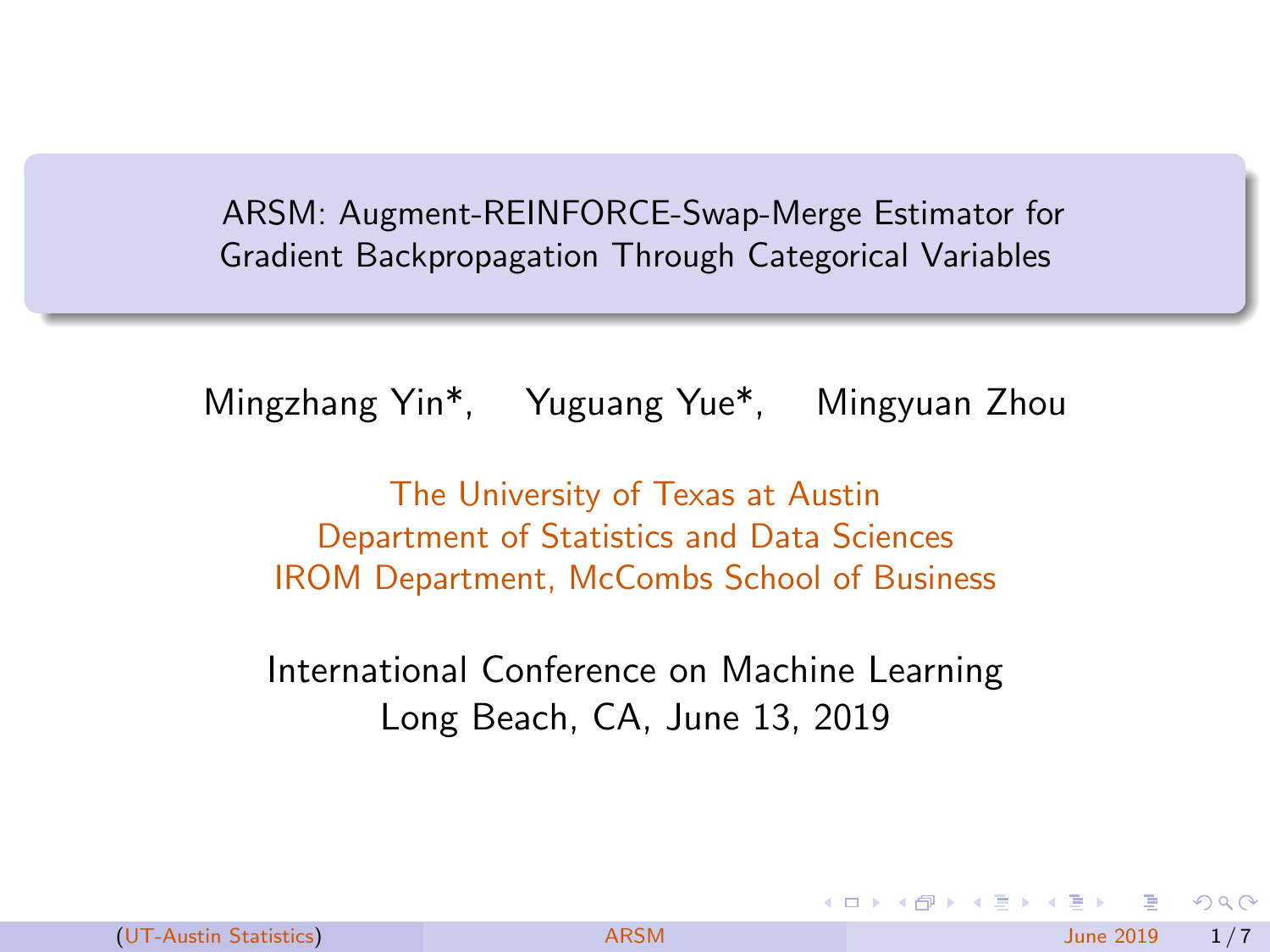#### <span id="page-1-0"></span>Categorical latent variable optimization

• Goal: Maximize the expectation with respect to categorical variables

$$
\mathcal{E}(\phi) = \int f(z) q_{\phi}(z) dz = \mathbb{E}_{z \sim q_{\phi}(z)}[f(z)]
$$

#### • Notations:

 $\bigcirc$   $f(z)$  is the reward function for categorical z

- 2  $\boldsymbol{z} = (z_1,\ldots,z_K) \in \{1,2,\ldots,C\}^K$  is a  $K$ -dimensional  $C$ -way multivariate categorical vector
- **3**  $q_{\phi}(\textbf{z}) = \prod_{k=1}^{K} \widetilde{\text{Categorical}}(z_k; \sigma(\phi_k))$  is the categorical distribution whose parameters  $\phi \in \mathbb{R}^{K\dot{C}}$  needs to be optimized
- Challenge: It is difficult to estimate

 $\nabla_{\boldsymbol{\phi}}\mathcal{E}(\boldsymbol{\phi})$ 

especially for large  $K$  and  $C$ .

(UT-Austin Statistics) [ARSM](#page-0-0) ARSM June 2019 2/7

イロト イ部 トイモ トイモト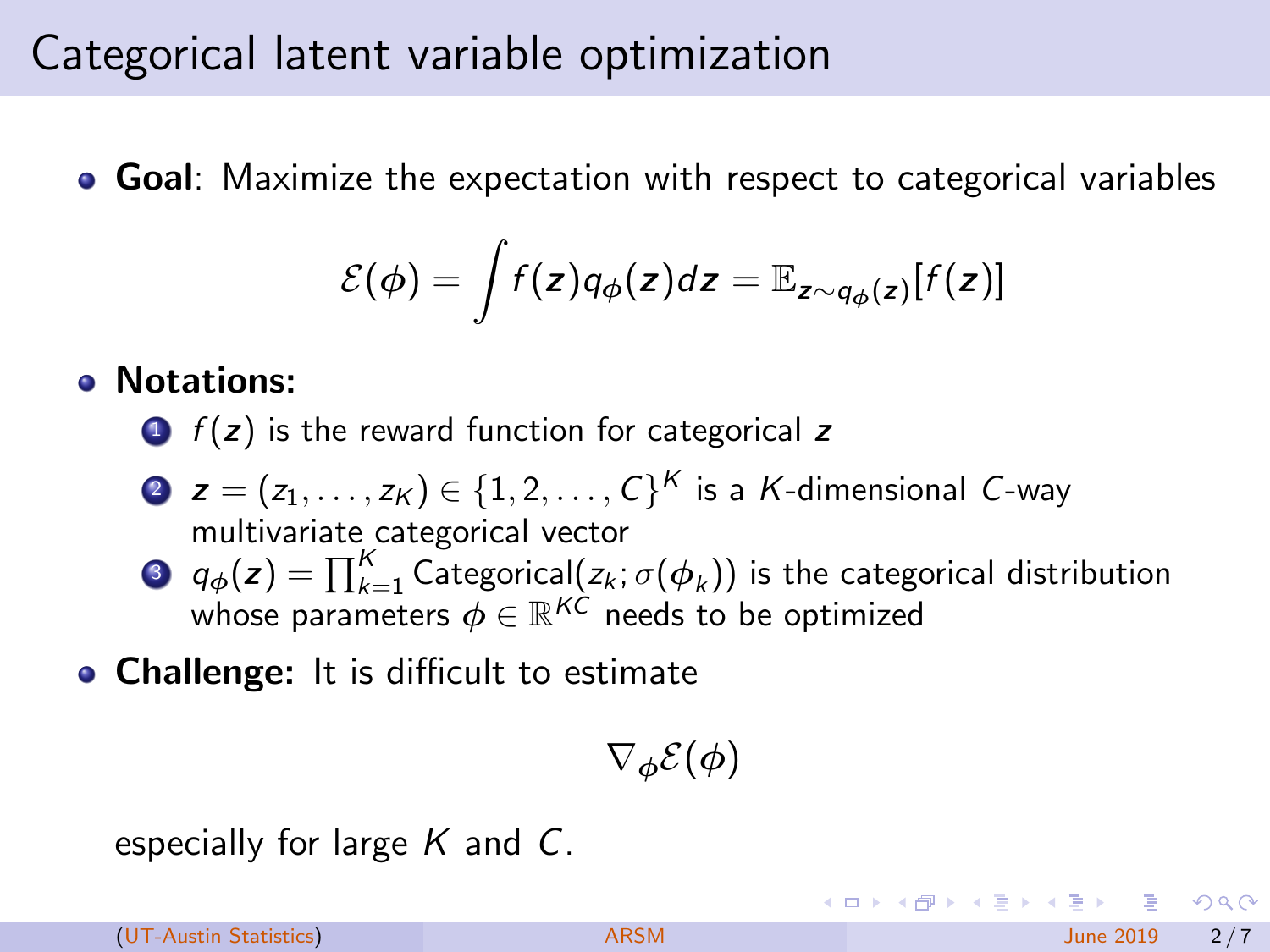## Derivation of ARSM

 $\bullet$  Augment: the categorical variable z  $\sim$  Cat( $\sigma$ ( $\phi$ )) can be equivalently generated as

$$
z = \underset{i \in \{1,\ldots,C\}}{\arg \min} \pi_i e^{-\phi_i}, \ \pi \sim \text{Dir}(\mathbf{1}_C).
$$

Thus  $\mathcal{E}(\bm{\phi}) = \mathbb{E}_{\bm{z} \sim q_{\bm{\phi}}(\bm{z})}[f(\bm{z})] = \mathbb{E}_{\bm{\pi} \sim \text{Dir}(\bm{1}_C)}[f(\text{arg min}_i \, \pi_i e^{-\phi_i})].$ **• REINFORCE:** 

 $\nabla_{\boldsymbol{\phi}} \mathcal{E}(\boldsymbol{\phi}) = \mathbb{E}_{\boldsymbol{\pi} \sim \text{Dir}(\mathbf{1}_{\mathcal{C}})} [f(\arg \min_{i} \pi_{i} e^{-\phi_{i}})(1 - \mathcal{C}\boldsymbol{\pi})]$ 

- **Swap:** Swapping the  $i^{th}$  and  $j^{th}$  elements of  $\pi$  would not change the expectation, which is a property used to provide self-controlled variance reduction (without any tuning parameters).
- Merge: Sharing random numbers between differently expressed but equivalent expectations leads to  $\nabla_{\phi_c}\mathcal{E}(\phi)=\mathbb{E}_{\pi\sim\mathsf{Dir}(\mathbf{1}_C)}[\textsf{g}_\mathsf{ARSM}(\bm{\pi})_c]$

$$
g_{\text{ARSM}}(\boldsymbol{\pi})_c := \frac{1}{C}\sum_{j=1}^C \left[f(z^{c=j}) - \frac{1}{C}\sum_{m=1}^C f(z^{m=j})\right](1 - C\pi_j)
$$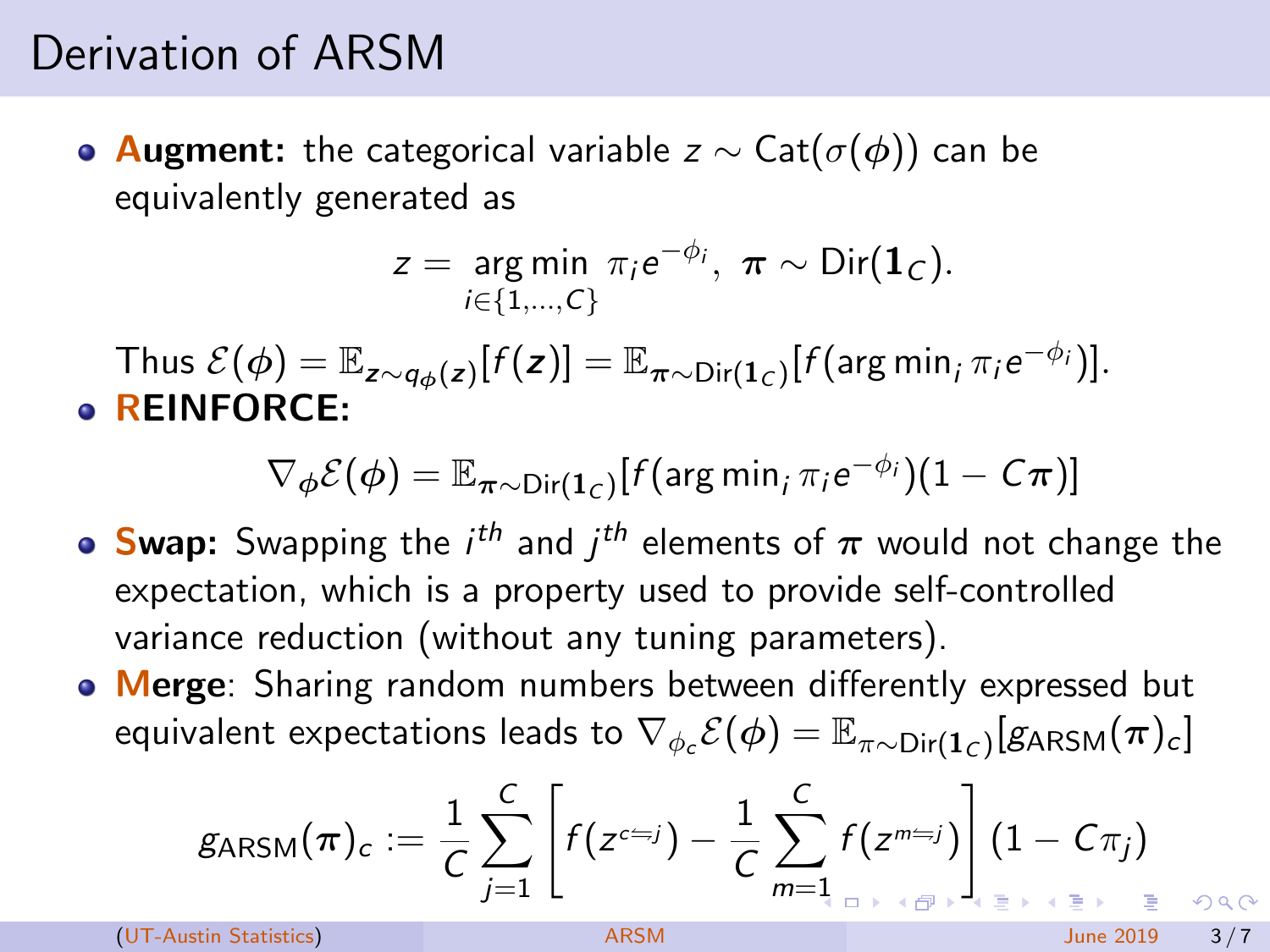### An illustration example

Optimize  $\phi \in \mathbb{R}^\mathcal{C}$  to maximize  $\mathbb{E}_{z\sim \mathsf{Cat}(\sigma(\phi))}[f(z)],\;\; f(z):=0.5+z/(CR)$ 



Figure: The optimal solution is  $\sigma(\phi) = (0, \ldots, 1)$ . The reward is computed analytically by  $\mathbb{E}_{z \sim \text{Cat}(\sigma(\phi))}[f(z)]$  with maximum as 0.533.

 $\Omega$ 

K ロト K 御 ト K 君 ト K 君 K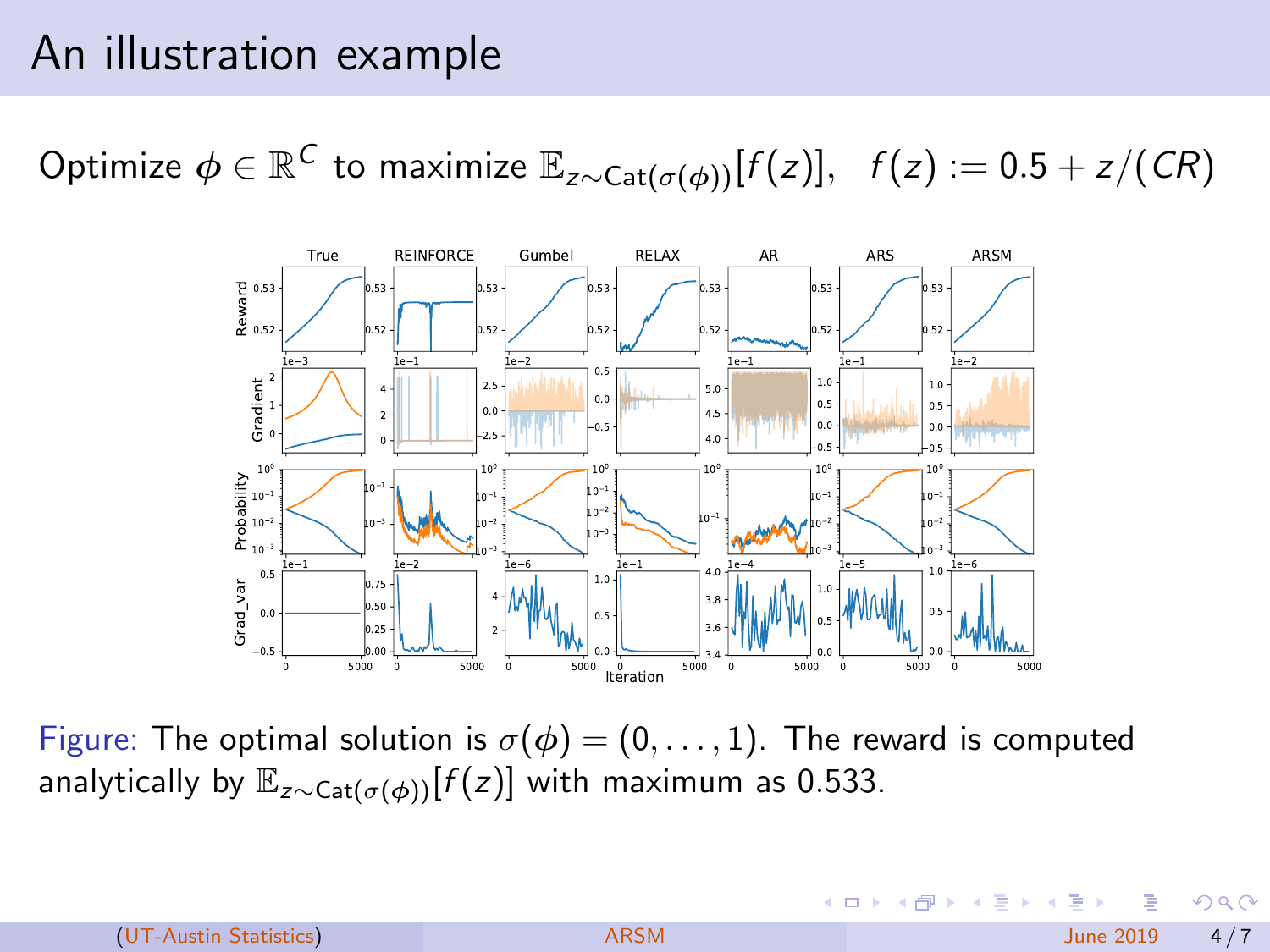# VAEs with one or two categorical hidden layers (20-dimensional 10-way categorical)



Figure: Plots of negative ELBOs (nats) on binarized MNIST against training iterations. The solid and dash lines correspond to the training and testing respectively.

◂**◻▸ ◂◚▸** 

ミドマミ

 $\Omega$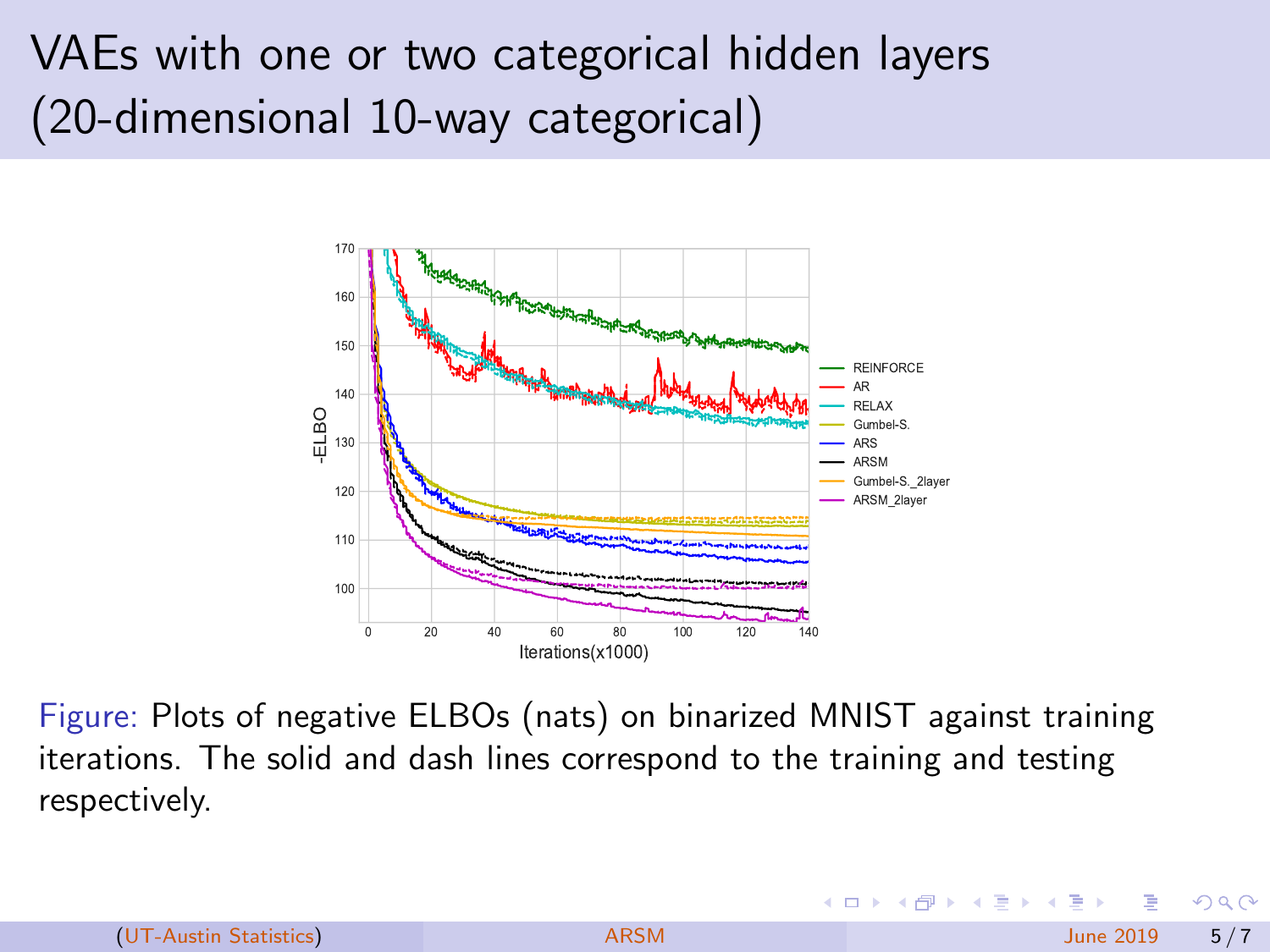# Reinforcement Learning (a sequence of categorical actions)



Figure: Moving average reward and log-variance of gradient estimator. In each plot, the solid lines are the median value of ten independent runs. The opaque bars are 10th and 90th percentiles.

 $\leftarrow$   $\Box$ 

 $\Omega$